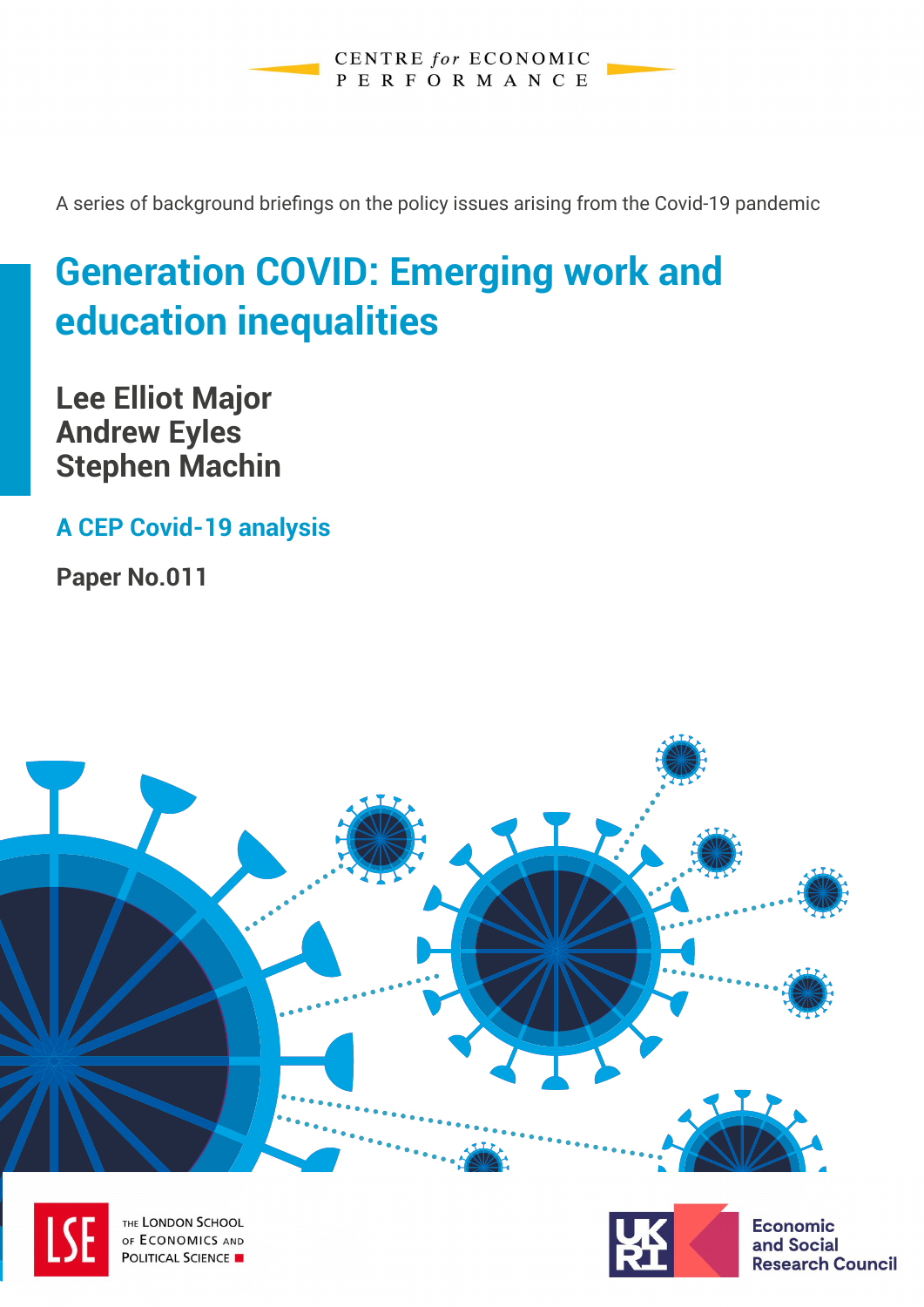

### **Generation COVID: Emerging Work and Education Inequalities**

## **CEP COVID-19 ANALYSIS**

Lee Elliot Major, Andrew Eyles and Stephen Machin

October 2020

#### **Summary**

- Initial findings are reported from the first LSE-CEP Social Mobility Survey that was undertaken in September and October of 2020, with a particular focus placed on work and education inequalities of the (age 16-25) COVID generation. We report new, up to date findings on the labour market, on adults in full-time education and on school age pupils.
- Generation COVID has experienced worse labour market outcomes in terms of job loss, not working and earnings losses during and after lockdown. Those aged 16-25 were over twice as likely as older employees to have suffered job loss, with over one in ten losing their job, and just under six in ten seeing their earnings fall. Labour market losses are more pronounced for women, the self-employed and those who grew up in a poor family.
- University students from the lowest income backgrounds lost 52 percent of their normal teaching hours as a result of lockdown, but those from the highest income groups suffered a smaller loss of 40 percent, revealing a strong inequality occurring in higher education. Female students were far more likely than males to report that the pandemic had adversely affected their wellbeing.
- During lockdown, nearly three quarters (74 percent) of private school pupils were benefitting from full school days - nearly twice the proportion of state school pupils (38 percent). A quarter of pupils had no schooling or tutoring during lockdown. Overall just under four in ten pupils benefitted from full schooling during full school closures due to lockdown; by early October 2020 six in ten pupils were benefitting from full schooling.



Centre for Economic Performance London School of Economics and Political Science Houghton Street, London WC2A 2AE, UK Tel: +44 (0)20 7955 7673 Email: [cep.info@lse.ac.uk](mailto:cep.info@lse.ac.uk) Web[: http://cep.lse.ac.uk](http://cep.lse.ac.uk/)

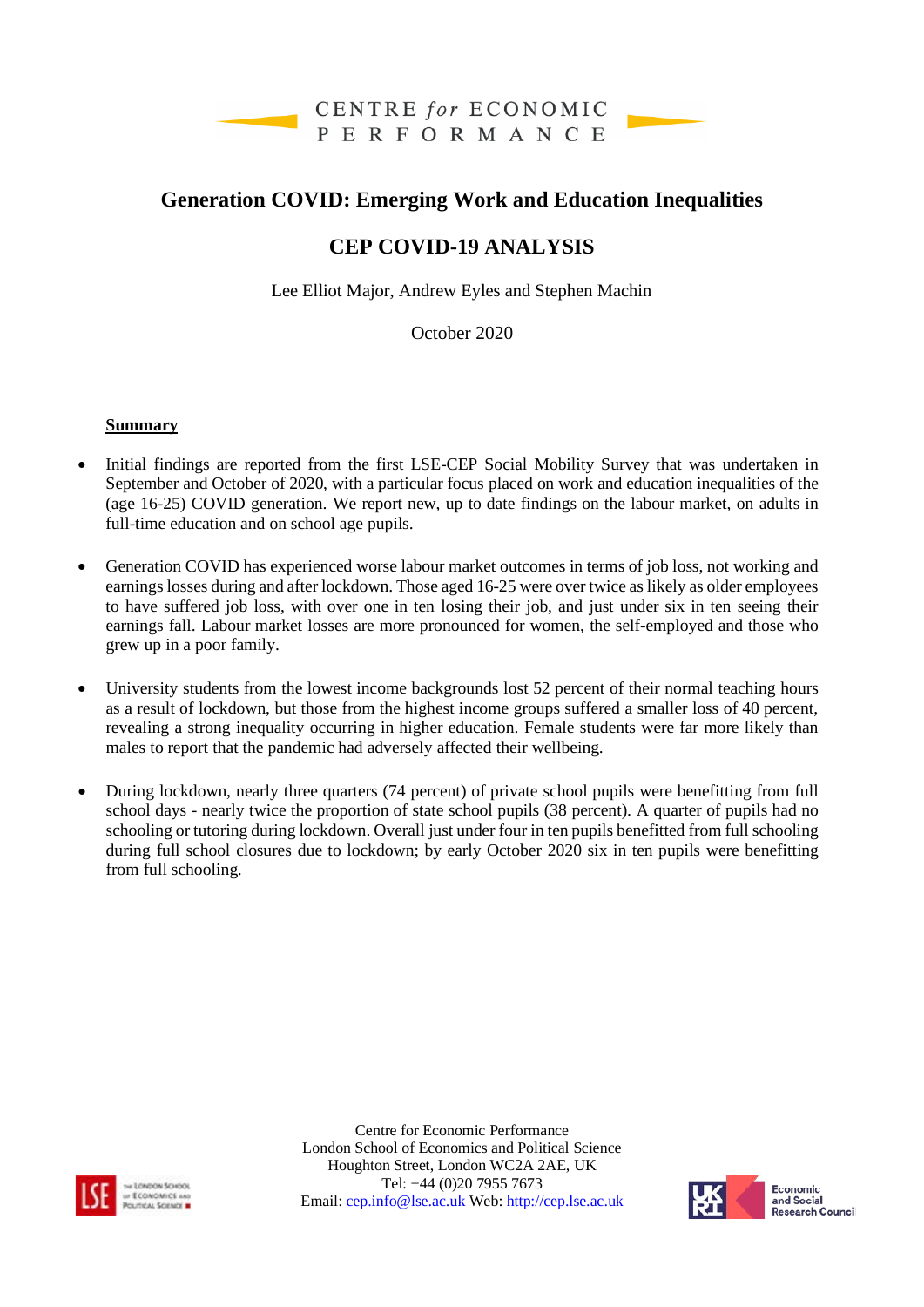#### **Introduction**

The purpose of this brief paper is to present initial findings from the recently collected LSE-CEP Social Mobility survey, which was undertaken as part of our UKRI project 'Generation COVID and Social Mobility: Evidence and Policy'. These are the first results from a project that is producing a detailed assessment of COVID-19's impact on education and economic inequalities and offering an assessment for the longer term consequences for social mobility in the UK.

The emerging findings come from a representative random sample of 10,010 individuals aged 16 to 65 who were surveyed between 14 September and 12 October 2020. They were asked a range of questions on their work and education under COVID-19 as compared to a pre-lockdown baseline, together with questions on aspects of social mobility and work and education inequalities. Specific modules about work and full-time education where included for those in the labour force or in education pre-lockdown, and individuals with dependent children were surveyed about their children's schooling experiences.

Alongside the survey findings, we have also analysed economic and education outcomes of individuals in April 2020 in the Understanding Society (USoc) national household panel data. Understanding Society is a Household Longitudinal Study tracking outcomes of 40,000 households across the UK involving approximately 100,000 individuals.

Before the pandemic, younger generations were already facing declining absolute social mobility and real wage decline (Elliot Major and Machin, 2018, 2020a). Education inequalities were also widening. Here we present new findings on inequalities in the workplace and the classroom that have emerged following the pandemic.

#### **Findings**

#### *1). Employment and Earnings Losses*

Existing COVID-19 research by us and others (e.g. Adams-Prassl et al, 2020; Bell et al, 2020) has reported on significant employment and earnings losses occurring in lockdown and continuing subsequently, with already existent inequalities being exacerbated as labour market losses have proven to be more marked for disadvantaged individuals at a pre-lockdown baseline earlier in 2020. The LSE-CEP Social Mobility Survey very much confirms this and shows that the gaps in labour market losses across groups have persisted up until September/October 2020.

We have examined employment and earnings trajectories under lockdown and beyond for a prelockdown baseline sample of those who were in work (employed or self-employed) in February 2020 (just over 6000 individuals). In terms of employment, we looked at three measures: whether people lost their jobs by late September/early October 2020; whether people report working zero hours a week in the survey (but do not report being laid off); and putting the two together as not working (those who lost their job or reported zero hours).

Table 1 reports summary statistics on these three measures, for all individuals who were in work prelockdown and broken down by the COVID generation of 16-25 year olds compared with those aged 26 and above. Figure 1 shows the same in a bar chart for five age bands (16-25, 26-35, 36-45, 46-55, 56- 65). Overall, 5.4 percent lost their job, but this masks a higher pattern of worklessness since a further 7.3 percent reported still being in work, but working zero hours. Overall the rate of not working is the sum, namely 12.7 percent.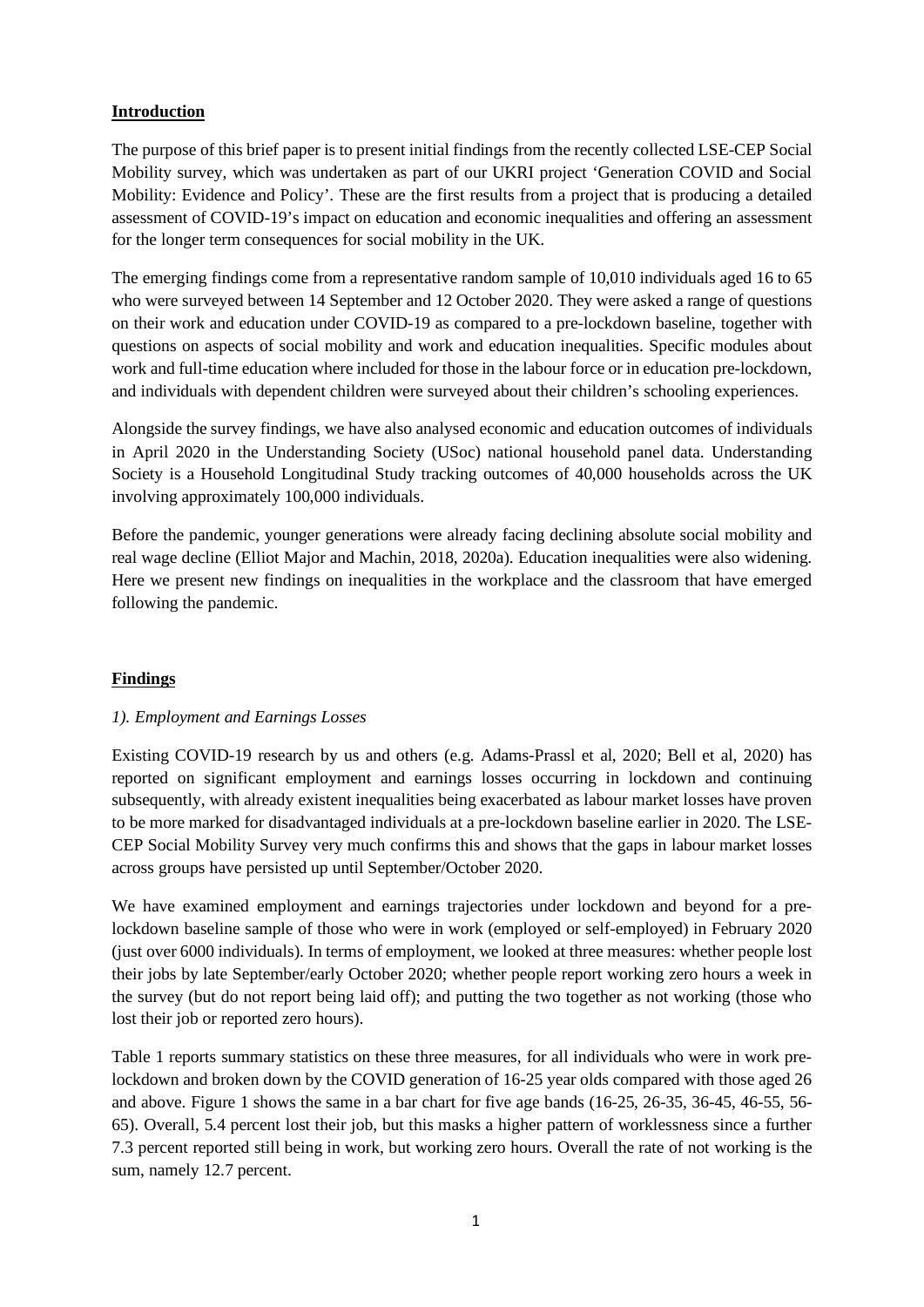There are very striking age related differences, with employment losses disproportionately higher for young people. Table 1 shows that young people are over twice as likely as older employees to have suffered job loss, with just over one in ten of those aged 16-25 losing their job, compared with less than one in 20 among those aged 26-65. The spread of working zero hours in the week preceding the survey is much flatter across the age range mainly as the rate furloughing is more age neutral and, if anything, a little higher for the oldest 56-65 group (see Figure 1). Putting the two together shows a considerable higher rate of worklessness for the COVID generation of 18.3 percent compared to 11.9 percent for the 26-65's. Figure 1 confirms that this declines systematically across the age bands until rising because of the higher zero hours working of the 56-65 age group.

The final row of Table 1 examines the survey evidence on earnings losses under COVID-19. Overall, 45 percent of those in work in February experienced earnings falls by the time of the survey. The extent of earnings loss, as with the worklessness patterns already described, is significantly higher for the COVID generation at 58 percent compared to an average of 43 percent for the older individuals.<sup>[1](#page-3-0)</sup>

|                      | All  | Age 16-25 | Age 26-65 | Gap                |
|----------------------|------|-----------|-----------|--------------------|
|                      |      |           |           | (Standard          |
|                      |      |           |           | Error)             |
|                      | (1)  | (2)       | (3)       | $= (2)-(3)$<br>(4) |
|                      |      |           |           |                    |
| Job loss             | 5.4  | 11.1      | 4.6       | 6.6(1.2)           |
| Employed, Zero hours | 7.3  | 7.1       | 7.3       | $-0.2(1.0)$        |
| Not working          | 12.7 | 18.3      | 11.9      | 6.4(1.5)           |
| Earnings loss        | 45.0 | 58.3      | 43.1      | 15.1(1.9)          |
| Sample Size          | 6003 | 745       | 5258      | 6003               |

#### **Table 1: Employment and Earnings Losses**

Notes: September/October Survey data. Estimates based on those working at baseline (January/February) Not working refers to the sum of those made redundant and those whose hours have been reduced to zero. Earnings loss is a binary variable for those whose earnings have been reduced as a result of the pandemic. Row 4 therefore refers to the percentage of participants who have lost earnings across the age groups.

The labour market hit varies systematically across worker characteristics. Statistical regressions reported in Appendix Table A1 consider multiple factors, again looking at age variations but simultaneusly considering gender, whether individuals grew up in a poor family (the bottom 20 percent of the family income distribution), whether they are a key worker and employment status pre-lockdown (employee, self-employed or both). There are some nuances in terms of whether the substantive variation is in terms of employment or earnings less or both, but overall the losses are more marked for women (higher zero hours and earnings loss), for individuals from poor family backgrounds (higher job loss and earnings loss) and for the self-employed (more likely to still be in work but facing much higher probabilities of earnings losses). Key workers, unsurprisingly, were insulated from these labour market losses.

<span id="page-3-0"></span><sup>&</sup>lt;sup>1</sup> This too shows a strong age gradient across the five age bands, falling from 58 percent for the 16 to 25's to 47 percent (age band 26-34), 44 percent (35-44), 40 percent (45-54) and 41 percent (56-65) respectively.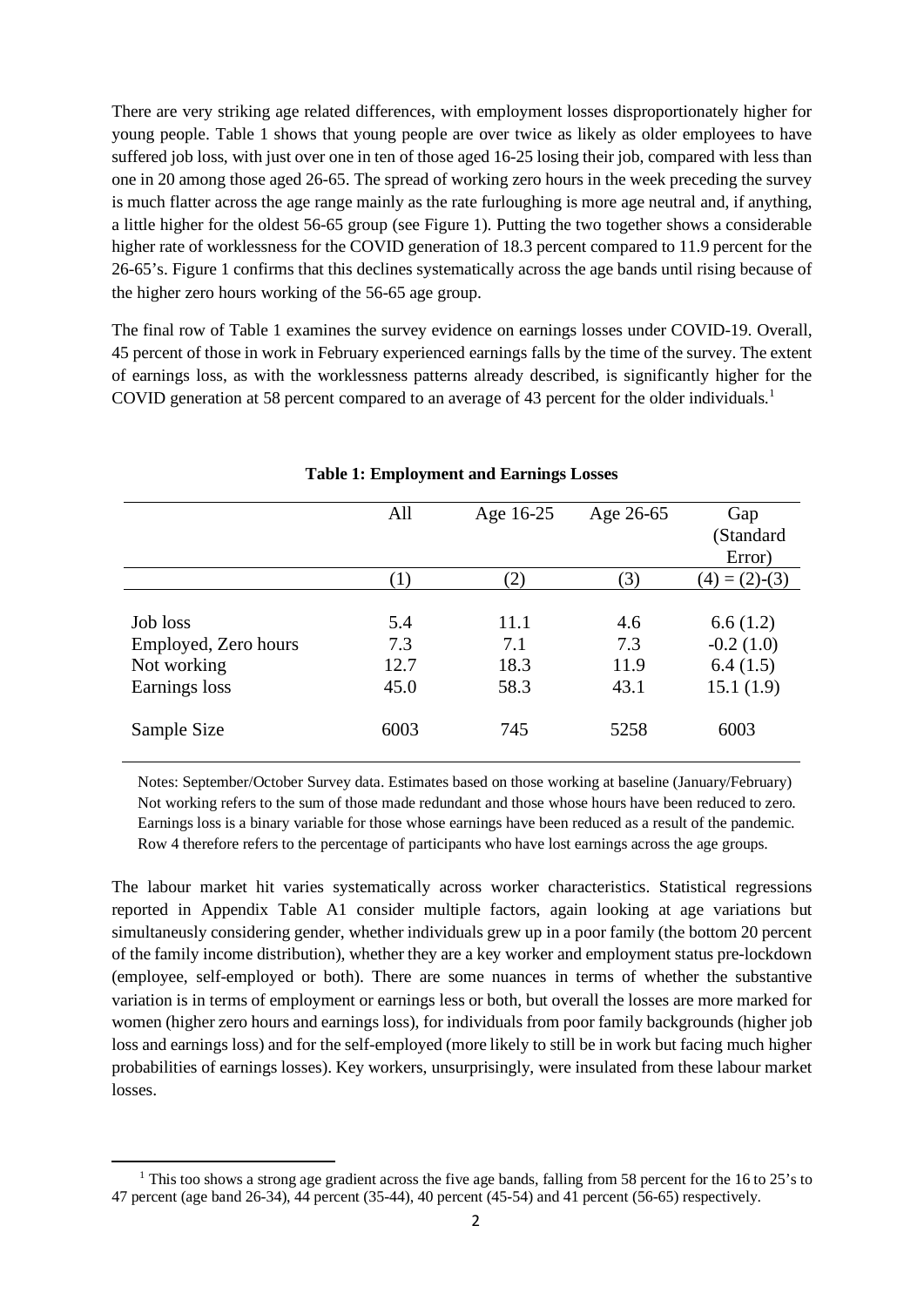These very sizable labour market inequalities are of clear importance looking ahead, and in terms of what we know from existing literatures on scarring effects and long-term unemployment. On the former, it is well known that young workers entering the labour market in recessions suffer a range of consequences, impacting on earnings and jobs for 10 to 15 years, and affecting other outcomes including general health and the likelihood of entering a life of crime; and that periods of extended worklessness have scarring effects that persist (e.g. Von Wachter, forthcoming). There is also a real concern that people who have lost their jobs are moving on to trajectories heading to long term unemployment, the costs of which are substantial (Machin and Manning, 1999). We have previously proposed the introduction of job guarantees for under 25s who are, or in danger of becoming, long term unemployed, alongside incentives for boosting re-training in the workplace (Elliot Major and Machin, 2020a, 2020b).



**Figure 1: Employment Losses by Age Group**

Notes: September/October Survey data. See Table 1 for descriptions of outcomes.

#### *2). Education Losses – Adult Learners*

The survey contained an array of questions on education losses that have occurred during the crisis. Information was collected for those adults (aged 16 and above) in full-time education, and also on school aged dependent children of the survey participants.

Figure 2 shows learning losses for adults in full time education (FTE) when split by family income growing up. [2](#page-4-0) Participants in University, sixth form, secondary school, and other forms of full-time education are asked what percentage of their normal teaching hours they received during lockdown. Somewhat unsurprisingly lockdown lead to a large fall in teaching time. Adult learners reported around

<span id="page-4-0"></span><sup>2</sup> Participants are asked to denote their family's position in the income distribution when growing up. Figure 2 excludes those who state that they do not know this.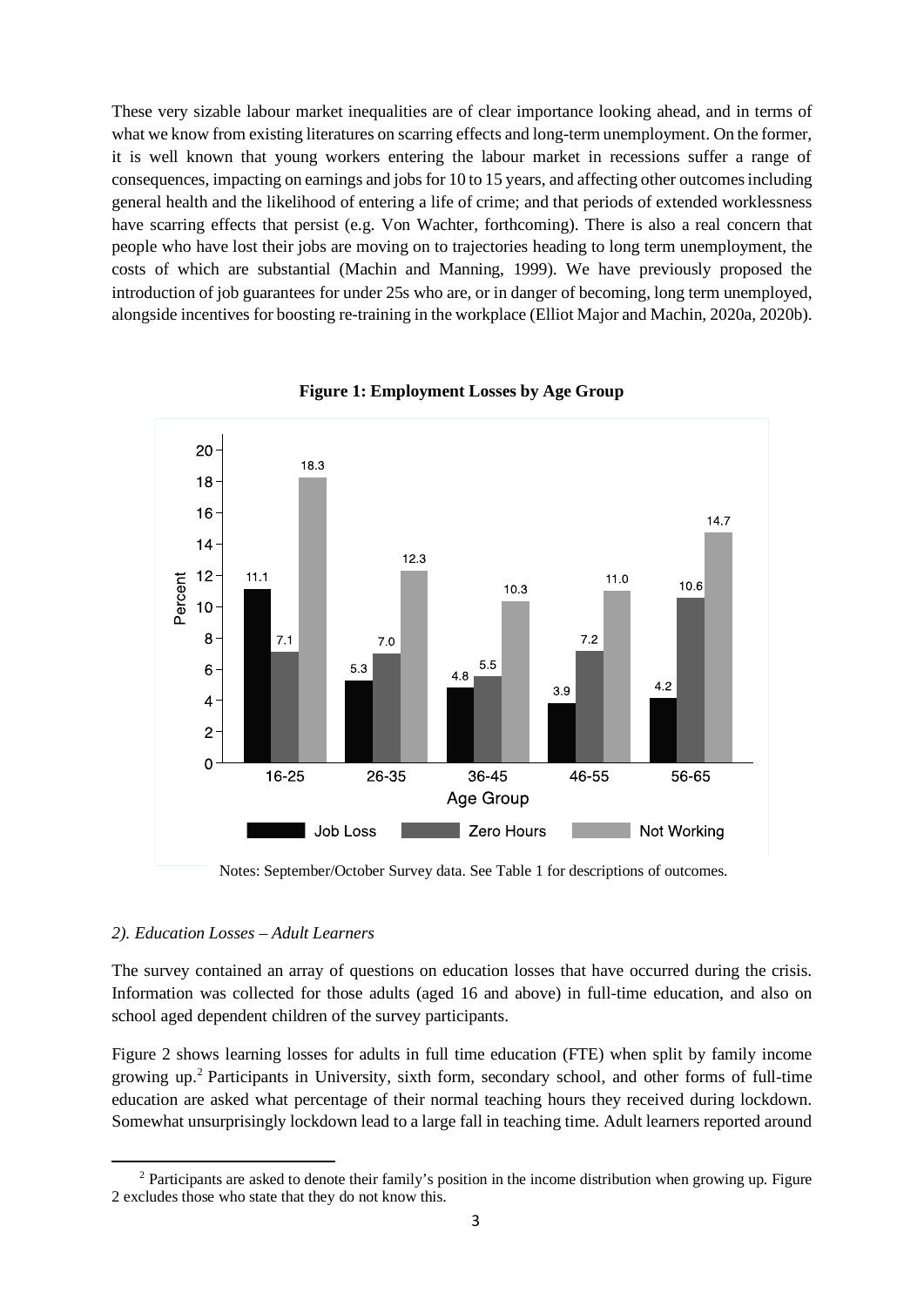half (52 percent) of their normal teaching hours as a result of lockdown. University students in particular lost 48 percent of their normal teaching hours as a result of lockdown, but those from the highest income groups lost 40 percent.

Looking at Figure 2 reveals that these falls were not equally spread amongst those from different family backgrounds. Converting teaching time estimates into percentage falls in learning, we see that those who identify as growing up in more prosperous families are much more likely to report smaller falls in teaching time during lockdown. Over a third, 35 percent, of those from the top fifth of the family income distribution report 0-20 percent falls in teaching time as compared with 29 percent from middle income backgrounds and only 22 percent from the bottom fifth of the income distribution.

Mirroring this, only 18 percent of those from the most advantaged backgrounds report learning losses of 80 percent or upwards as compared with 26 percent and 28 percent of those in the middle and from the least advantaged backgrounds respectively. Looking across learning losses as a whole this leads to a sizeable divide between those from different backgrounds; in particular, between those from the richest background and those from the middle and lower end of the family earnings distribution. Those identifying as growing up in the top 20 percent of families pull away from their peers losing 42 percent of their normal teaching time as compared to 49 percent (those in the middle), and 52 percent (those at the bottom).

In parallel with our analysis of the labour market, Appendix Table A2 presents results from a regression model to predict learning losses for adult learners. Rather than pooling together results for those in university and other forms of education, this splits out those at university. These results can be interpreted as giving differences in outcomes across socioeconomic groups once age, education stage, and gender are held fixed. Two main results stand out. There are modest differences in learning losses between males and females that are driven by females in non-university education reporting greater learning losses. As suggested by the raw data in Figure 2, a substantial gap remains between those from high income backgrounds and the rest, but this gap is driven entirely by university students in the top 20 percent of family earnings reporting less lost education than their peers at university.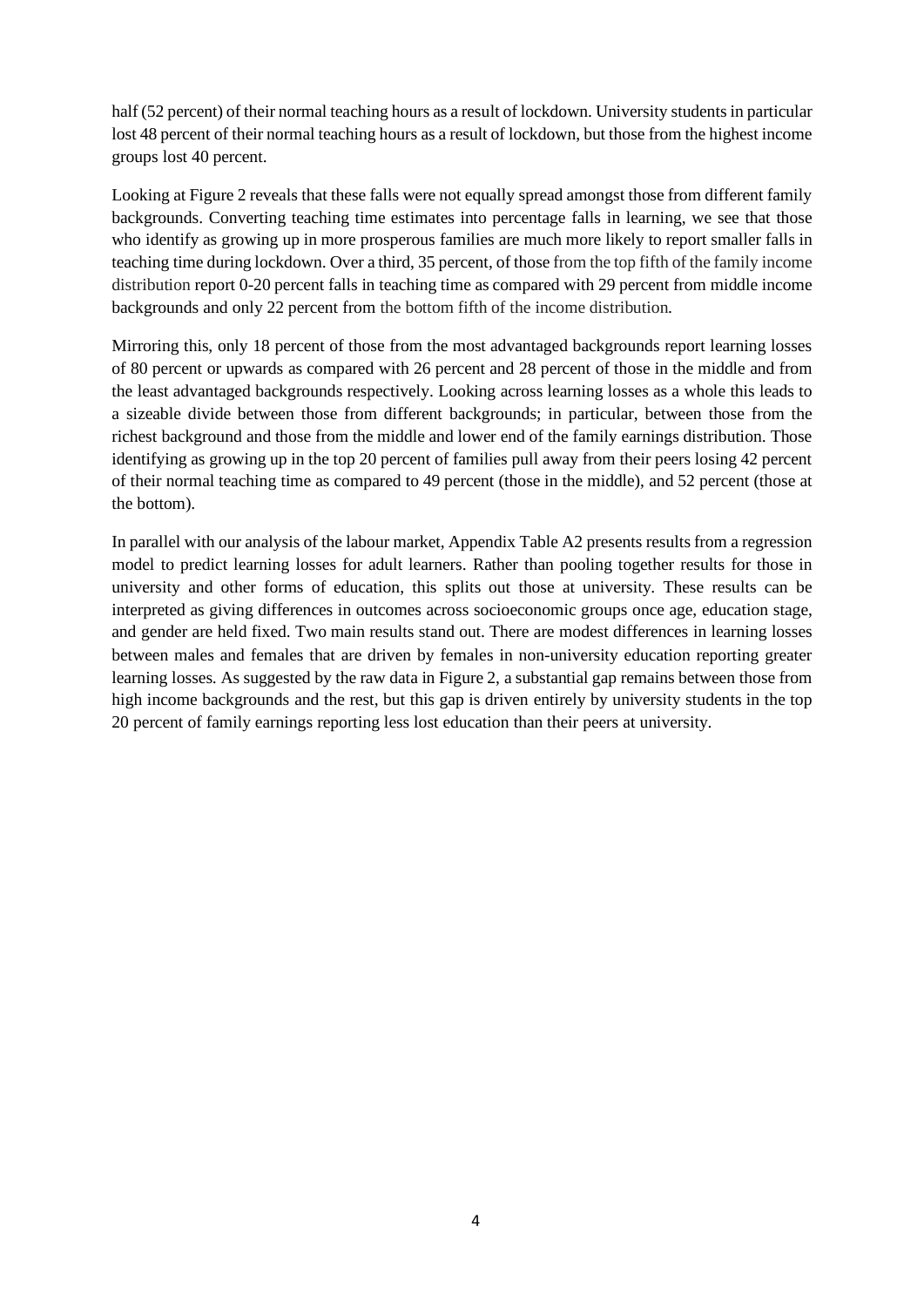

**Figure 2: Learning Losses by Family Income Growing Up**

Notes: September/October Survey data. Data refer to self-reported learning losses, during lockdown, for those in full time education. Participants are asked what percentage of normal teaching time they received during the lockdown. These numbers are then converted into learning losses. Differences are plotted against self-reported parental income quintiles when growing up.

#### *3). Wellbeing and Future Plans – University Students*

Losses in learning hours may prove to be a transitory phenomenon as education institutions become more adept at delivering learning remotely or as face to face teaching is phased back in. To complement the findings above, we also asked university students the extent to which their wellbeing, long terms plans, and prospective academic achievements have been affected by the changes induced by lockdown. Appendix Table A3 looks at how these variables differ across gender, age, and family background.

Two findings stand out from the Table. When looking at wellbeing, there appears to be little difference across family background, but there is a large coefficient for females. This implies that holding fixed age and family background, females attending university are 12 percentage points more likely to state that their wellbeing has been affected by lockdown. Moving to family background differences, there is little difference across backgrounds in the propensity to report that long term plans and wellbeing have been affected, but there is a striking difference in the likelihood of believing that prospective academic achievement will be affected by lockdown. University attendees who come from the bottom quintile of household incomes are 9 percentage points more likely than their peers to believe that their future grades will be changed as a result of the pandemic.

Although Appendix Table A3 focuses on differences between individuals, perhaps the most striking result from this set of questions comes from looking at the total number of students agreeing with the statements. Of the university students in our sample, 63 percent state that their wellbeing has been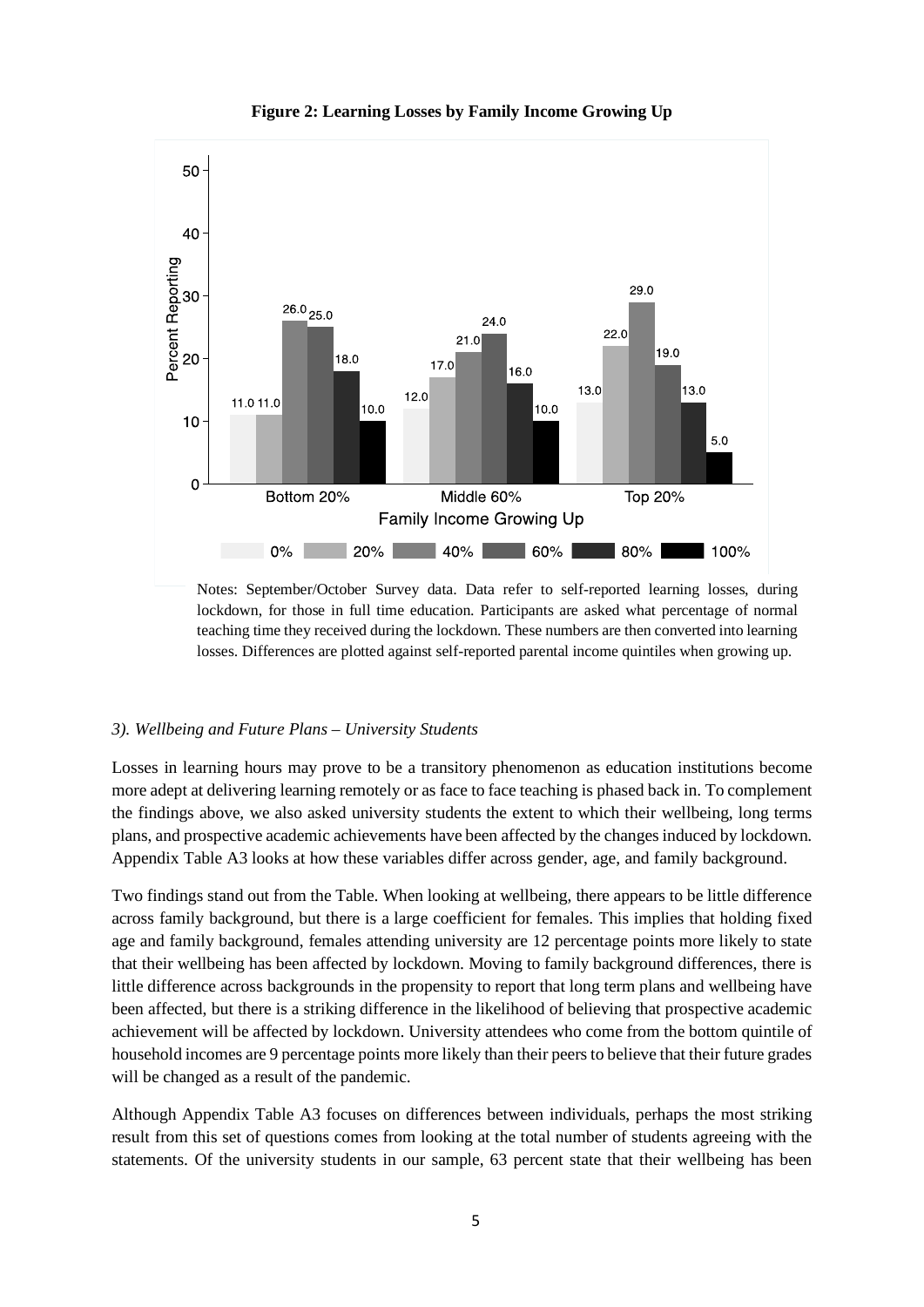affected, 62 percent state their long-term plans have been affected, and 68 percent believe that their future educational achievement will be affected by the pandemic.

#### *4). Education Losses – School Age Pupils*

Alongside losses for adult learners, there is considerable interest in the effect that COVID has had on school education. A number of analyses on learning losses have been done using Understanding Society data. Understanding Society (USoc) is a national longitudinal study that, since April 2020, has supplemented its usual annual releases with monthly updates allowing researchers to study outcomes of participants during the pandemic. In keeping with the April release that contained a module on home schooling (answered by parents of those aged 4-18), we asked parents in our survey a number of questions regarding their children and teenager's experiences during lockdown. Figure 3 highlights the main findings.

The figure looks at three outcomes from the April release of USoc, the proportion of those receiving no schooling during lockdown, the proportion receiving a full day, and the average percentage of a full day received.<sup>[3](#page-7-0)</sup> We then construct comparable measures for mid-September to October using our survey.<sup>[4](#page-7-1)</sup>

What is clear is that many pupils have experienced a significant and sustained reduction in their education. Just under four in ten (38 percent) pupils benefitted from full schooling during full school closures due to lockdown. In late September/early October 2020 just under six in ten (59 percent) of pupils were benefitting from full schooling.

A significant proportion of pupils missed out on education altogether. A quarter of pupils had no schooling or tutoring during lockdown – which equates to around 2.5 million children across the UK. On average pupils were receiving 42 percent of normal schooling during lockdown and 85 percent of normal schooling in the autumn.

Learning losses during lockdown appear to be particularly stark. Appendix Table A4 presents results form a regression model to better understand how these losses differed across individuals. We consider multiple factors predicting learning losses for pupils during April; in particular, we look at differences across different stages of schooling, gender, whether individuals grew up in a poor family (the bottom 20 percent of the family income distribution), pre-lockdown employment status of parents, and changes in the labour market status of parents during lockdown.

By far the largest differences that emerge are between private school pupils and their state school counterparts. In the raw data alone, nearly three quarters (74 percent) of private school pupils were benefitting from full school days - nearly twice the proportion of state school pupils (39 percent). Descriptive data confirms that many elite schools effectively insulated themselves from learning losses during lockdown. Private school pupils were five times (30 percent) as likely as state school pupils (6 percent) to have 4 plus online lessons during lockdown, and four times more likely to have spent more

<span id="page-7-0"></span><sup>3</sup> These variables are derived from questions asked in USoc. Participants are asked if their children attended school during lockdown and, if not, how many online/offline classes they received, and the average amount of time spent daily on schoolwork. We treat those attending school as having a full school day alongside those spending 5+ hours on work or those receiving at least 4 daily lessons. Those reporting spending no time on schoolwork or no daily lessons are classified as having zero hours of schooling. Similarly, we use the time spent on schoolwork to get estimates of the % of a full school day received. We convert hours estimates into % of a full school day as follows: <1 hour (0%), 1-2 hours (20%), 2-3 hours (40%), 3-4 hours (60%), 4-5 hours (80%), and 5+ hours (100%). 4 In parallel with USoc, we treat the children of key worker (who attended school during lockdown) as having

<span id="page-7-1"></span>a full school day post lockdown). The remaining two variables are constructed by asking parents what percentage of a full school day their children are currently receiving.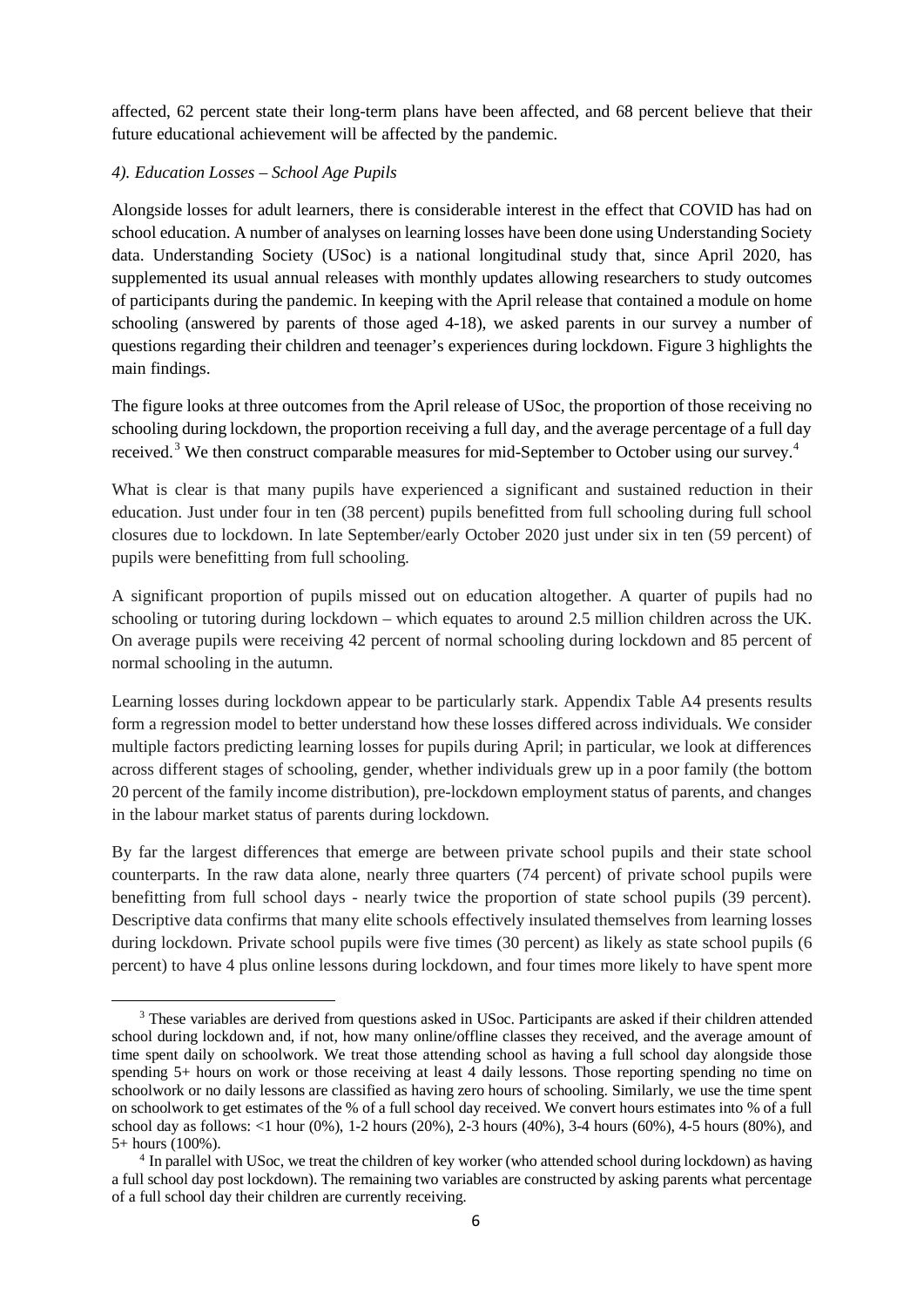than 5 hours on schoolwork, and twice as likely to have 4 plus lessons. It should be noted that as the regression results effectively hold fixed parental income, private school differences persist, albeit to a smaller extent, even once parental income is controlled for.

Another finding that emerges from the regression analysis is that, even once education stage, baseline parental employment status, and family income is held fixed, difference in learning losses emerge between those whose parents had their hours reduced to zero and those that remained employed and working during lockdown.<sup>[5](#page-8-0)</sup> Compared with similar students, those whose parents hours are reduced to zero during lockdown are 6 percentage points less likely to report having receiving a full school day and 5 percentage points more likely to report having done no school work.





Notes: lockdown data comes from Understanding Society while post-lockdown estimates are obtained from the survey. See footnotes 3 and 4 for detailed descriptions of the variables plotted.

#### *4). Private Tutoring – School Age Pupils*

While the above discusses differences in schooling provided, parents also mitigate their children's loss in learning by purchasing private tutoring. Table 2 looks at the incidence of private tutoring during lockdown for those in our main regression sample.<sup>[6](#page-8-1)</sup> Stark differences emerge in Table 2. Parents in the highest quintile of incomes were over four times as likely to pay for private tutoring during lockdown than those is the lowest quartile of incomes (15.7 percent compared with 3.8 percent). On average, 9.2 percent of parents reporting paying for private tutoring during lockdown.

<span id="page-8-0"></span><sup>5</sup> We find little effect when looking at parental job loss. However, few parents lose their jobs as compared with those having hours reduced to zero leading to estimates of job loss being imprecise.<br><sup>6</sup> The regression results focus on those who have full responses for the outcome variables of interest and are

<span id="page-8-1"></span>absent from school during lockdown. We also focus only on those for whom parental income and private school status is available in Wave 9 of USoc. Table 2 is very similar if we do not impose these restrictions.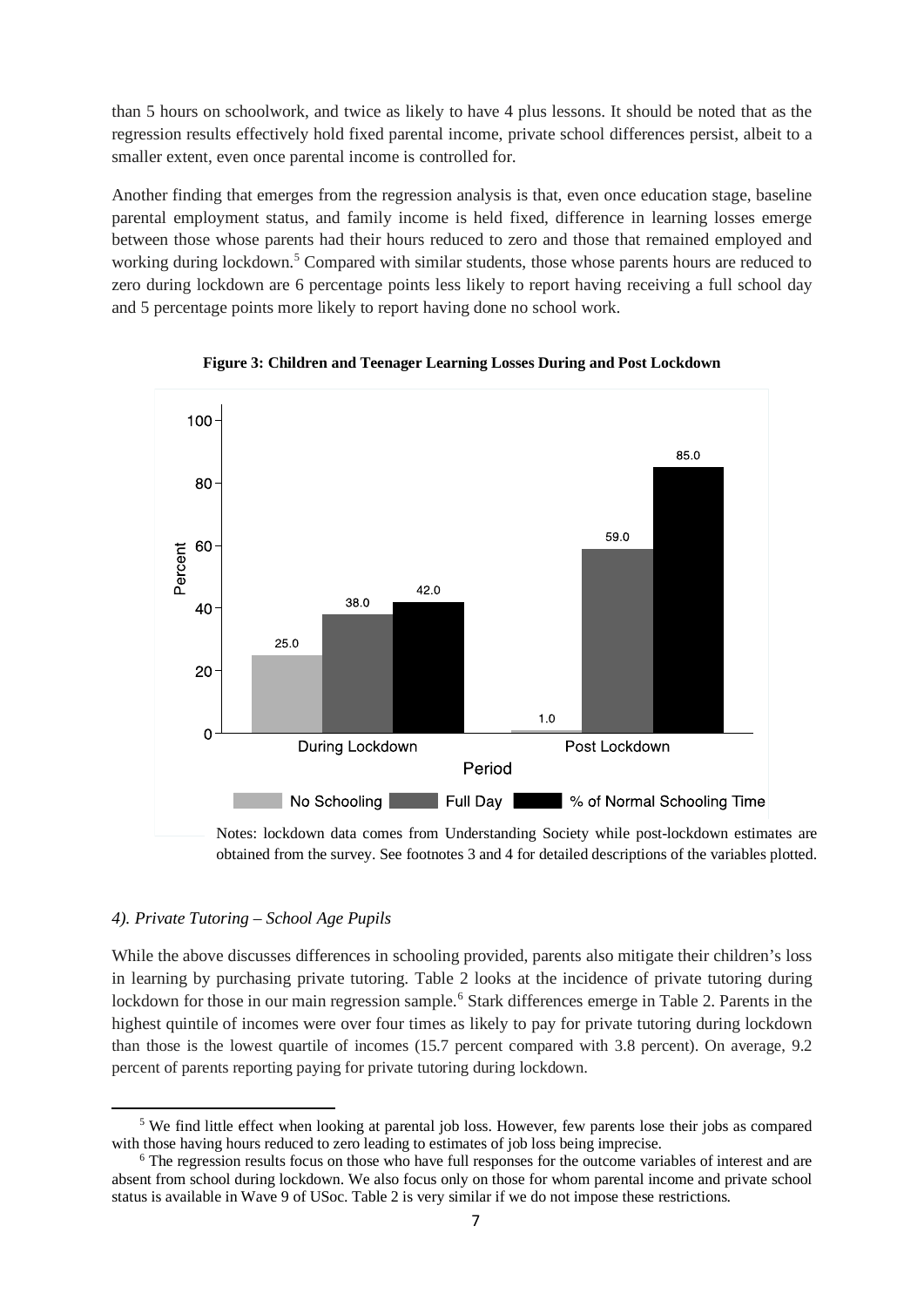|                         | <b>Parental Earnings Quintile</b> |               |            |         |
|-------------------------|-----------------------------------|---------------|------------|---------|
|                         | All                               | Bottom 20%    | Middle 60% | Top 20% |
|                         | (1)                               | $^{\prime}2)$ | (3)        | (4)     |
| <b>Private Tutoring</b> | 9.2                               | 3.8           | 9.2        | 15.7    |
| Sample Size             | 3259                              | 583           | 2152       | 524     |
|                         |                                   |               |            |         |

#### **Table 2: Private Tuition**

Notes: Based on sample which focusses on those who have full responses for the outcome variables of interest and are absent from school during lockdown. We also focus only on those for whom parental income and private school status is available in Wave 9 of USoc. Table 2 is very similar if we do not impose these restrictions, and simply limit the comparison to those who have parental income information and report non missing values for private tutoring.

Our research findings of substantial and continuing education loss add to growing evidence that disadvantaged students have fallen behind their more privileged peers due to differences in school provision, and the stark home learning divide in study space, computers and internet connectivity and access to paid tutoring.[7](#page-9-0)

The biggest fear is that pupils suffer permanent 'educational scarring'. This can occur at key transition points, when students fail to pass a particular threshold that has life consequences. Failing to get standard passes in GCSEs at age 16 for example incurs a big earnings penalty – even by a single mark below the pass threshold (Machin et al, 2020). If disadvantaged students fall further behind, they will miss out on a sixth form place to study A-levels or a university place to go onto higher education. Finally, disadvantaged students may fall further behind during university.

#### **Conclusion**

In summary, findings from the first LSE-CEP Social Mobility Survey, studied here alongside a complementary analysis of USoc national longitudinal data, reveals stark and sustained inequalities in labour market and education outcomes for the under 25's. This is likely to be bad news for future life prospects as higher income and education inequalities are the key drivers of low social mobility. To avoid a decline in social mobility these inequalities in both the education system and the workplace need to be combatted (Elliot Major and Machin, 2020a, 2020b).

Future research is planned to further assess the longer-term economic and education scarring effects for the under-25s from COVID-19. It will also study responses to the experimental and non-experimental questions in the Social Mobility Survey to both assess and appraise implications for future social mobility. It will study attitudes to, and consider the desirability of, policies that could combat the observed increased inequalities and therefore have scope to improve social mobility.

<span id="page-9-0"></span><sup>7</sup> See for example Eyles, Gibbons, and Montebruno (2020) for a review of literature, and Maldonado and DeWitte (2020) for inequalities in test score trends during COVID-19. The evidence suggests that pupils could experience a range of learning losses of perhaps between three to six months during the academic year, with disadvantaged pupils most likely to be falling behind.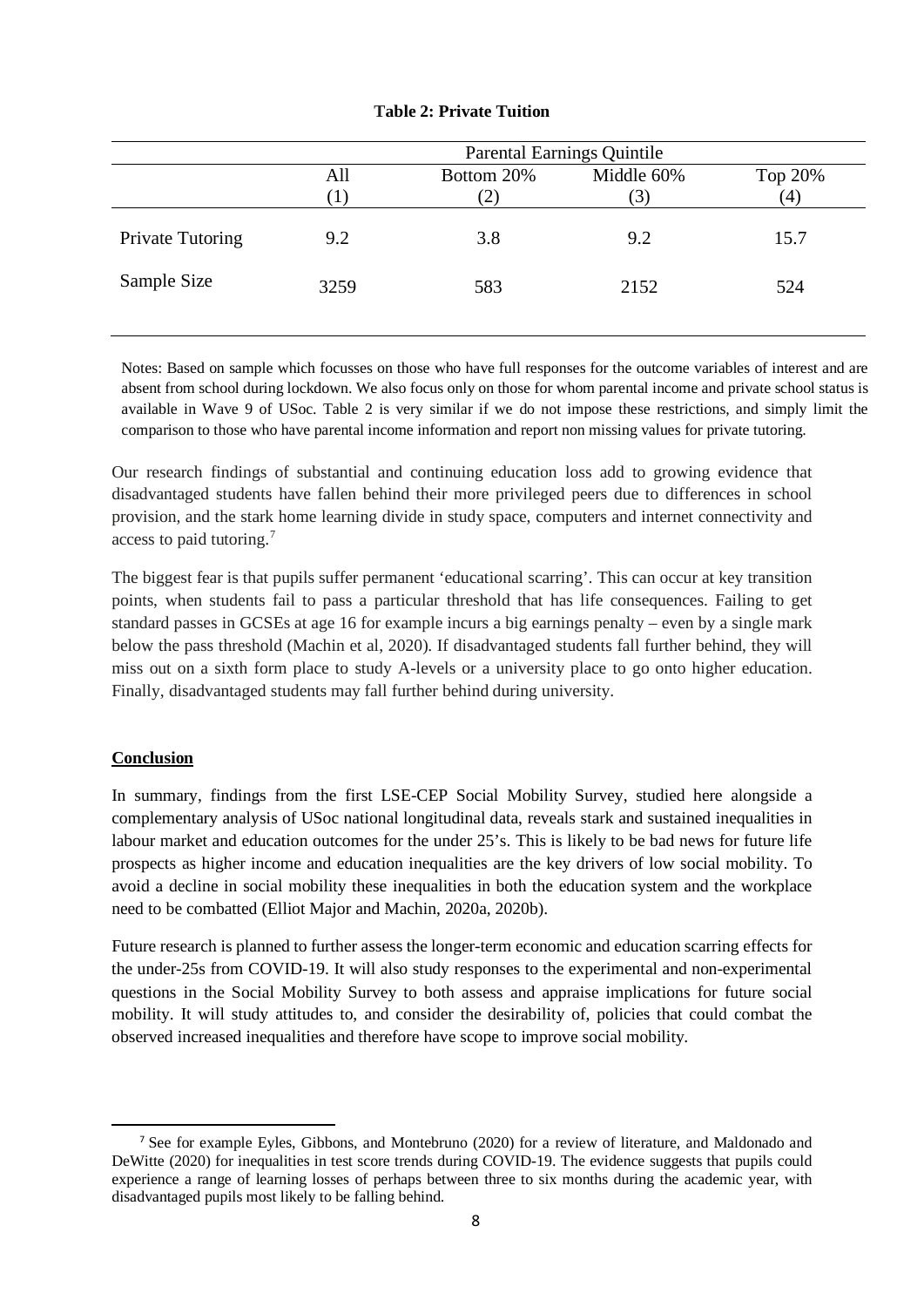#### **About the authors**

Lee Elliot Major is Professor of Social Mobility at the University of Exeter where he is based at the Graduate School of Education and Centre for Social Mobility. He is an Associate of the Centre for Economic Performance at the London School of Economics.

Andrew Eyles is a research economist in the education and skills programme at CEP. He is also a PhD economics student at University College, London.

Stephen Machin is Professor of Economics and Director of the Centre for Economic Performance at the London School of Economics.

#### **For further information, contact:**

Lee Elliot Major: [l.elliot-major@exeter.ac.uk](mailto:l.elliot-major@exeter.ac.uk)

Andrew Eyles: [a.eyles@lse.ac.uk](mailto:a.eyles@lse.ac.uk)

Stephen Machin: [s.j.machin@lse.ac.uk](mailto:s.j.machin@lse.ac.uk)

Helen Ward, communications manager, CEP: 07970 254872, [h.ward1@lse.ac.uk](mailto:h.ward1@lse.ac.uk)

Romesh Vaitilingam, press and public relations, CEP: [romesh@vaitilingam.com](mailto:romesh@vaitilingam.com)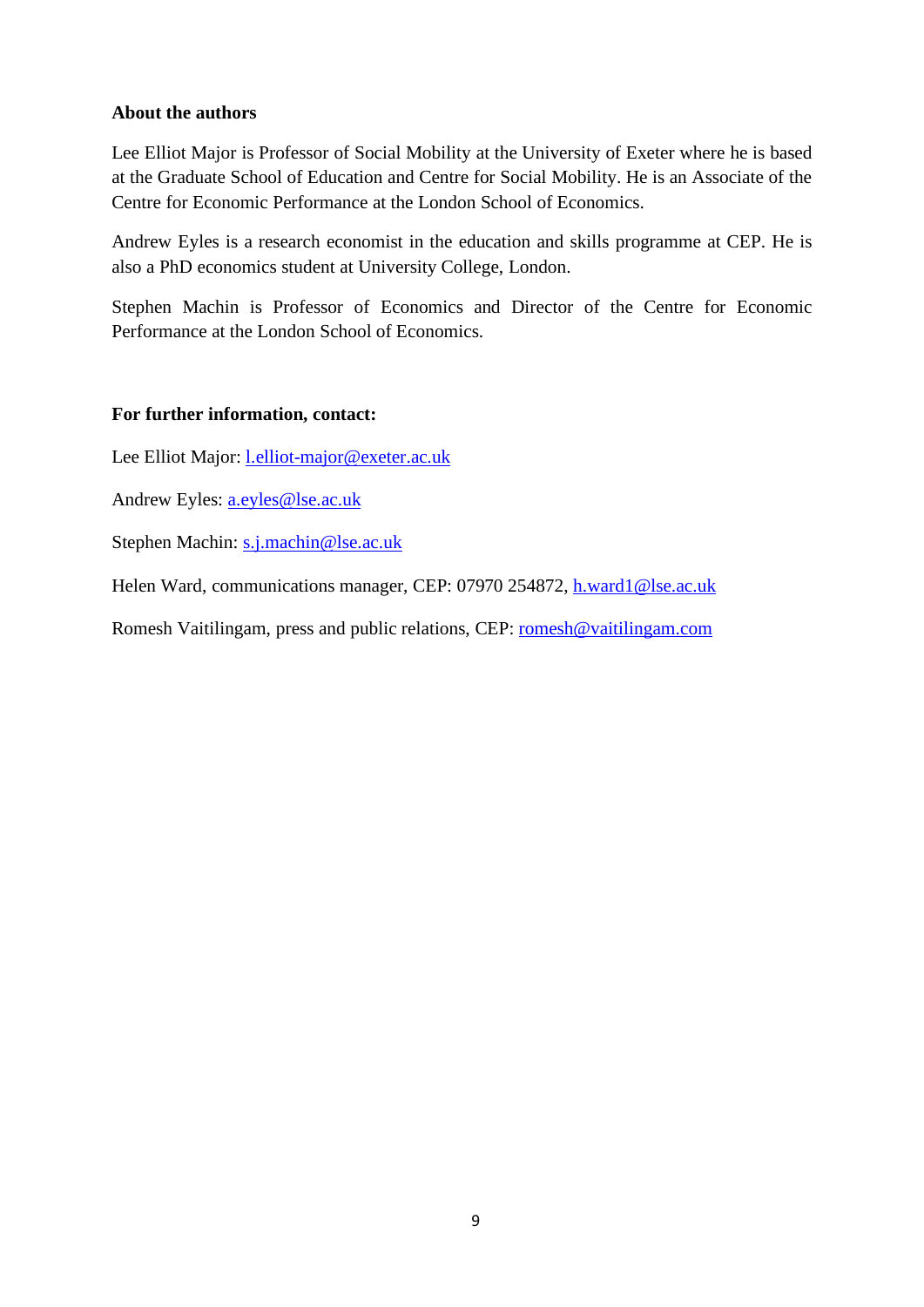#### **Appendix**

|                  | <b>Job Loss</b> | Employed, Zero Not Working<br>Hours |                 | <b>Earnings Loss</b> |
|------------------|-----------------|-------------------------------------|-----------------|----------------------|
|                  | (1)             | (2)                                 | (3)             | (4)                  |
|                  |                 |                                     |                 |                      |
| Age 16-25        | 0.069(0.013)    | $-0.037(0.014)$                     | 0.032(0.018)    | 0.184(0.024)         |
| Age 26-34        | 0.010(0.009)    | $-0.033(0.012)$                     | $-0.023(0.014)$ | 0.077(0.020)         |
| Age 35-44        | 0.005(0.009)    | $-0.045(0.011)$                     | $-0.039(0.014)$ | 0.057(0.020)         |
| Age 45-54        | $-0.002(0.008)$ | $-0.027(0.012)$                     | $-0.029(0.014)$ | 0.013(0.020)         |
| Female           | 0.003(0.006)    | 0.046(0.007)                        | 0.048(0.009)    | 0.058(0.013)         |
| Bottom quintile  | 0.017(0.007)    | 0.013(0.008)                        | 0.030(0.010)    | 0.041(0.014)         |
| Key worker       | $-0.034(0.006)$ | $-0.061(0.006)$                     | $-0.095(0.008)$ | $-0.129(0.013)$      |
| Self employed    | $-0.038(0.007)$ | 0.045(0.014)                        | 0.006(0.015)    | 0.255(0.020)         |
| Self<br>employed | 0.045(0.030)    | $-0.007(0.025)$                     | 0.038(0.037)    | 0.206(0.047)         |
| and employed     |                 |                                     |                 |                      |
| Sample size      | 6003            | 6003                                | 6003            | 6003                 |

#### **Table A1: Employment and Earnings Loss Regressions**

Notes: Survey data. Robust standard errors reported in parentheses. The respective dependent variables are 0-1 dummy variables, see Table 1 for descriptions. Bottom quintile refers to whether the worker reports having grown up in a family in the bottom 20% of the earnings distribution. Self-employment variables refer to status at baseline which, as the sample is those employed at baseline, are relative to the employed.

|                        |                  | <b>Learning Losses</b> |                         |
|------------------------|------------------|------------------------|-------------------------|
|                        | Pooled           | University             | Secondary/College/Other |
|                        | $\left(1\right)$ | (2)                    | (3)                     |
| Age 16-25              | $-0.009(0.016)$  | 0.019(0.021)           | $-0.003(0.026)$         |
| <b>Bottom Quintile</b> | 0.030(0.019)     | 0.031(0.024)           | 0.029(0.030)            |
| Top Quintile           | $-0.060(0.019)$  | $-0.080(0.024)$        | $-0.027(0.032)$         |
| Female                 | 0.036(0.016)     | 0.026(0.020)           | 0.047(0.026)            |
| Sample Size            | 1521             | 936                    | 585                     |

#### **Table A2: Adult Learning Loss Regressions**

Notes: Survey data. Robust standard errors reported in parentheses. This looks at those aged 16 and above who report being in full time education. The dependent variable takes values 0, 0.2,0.4,0.6, 0.8, and 1 and refers to the fraction of a full day of education lost during lockdown. Those with value 1 report having received 0% of their normal teaching hours during lockdown, while those with 0 report having received 100%. Quintiles refer to self-reported family income when growing up. Those reporting being in the middle 60% of the earnings distribution are the omitted category.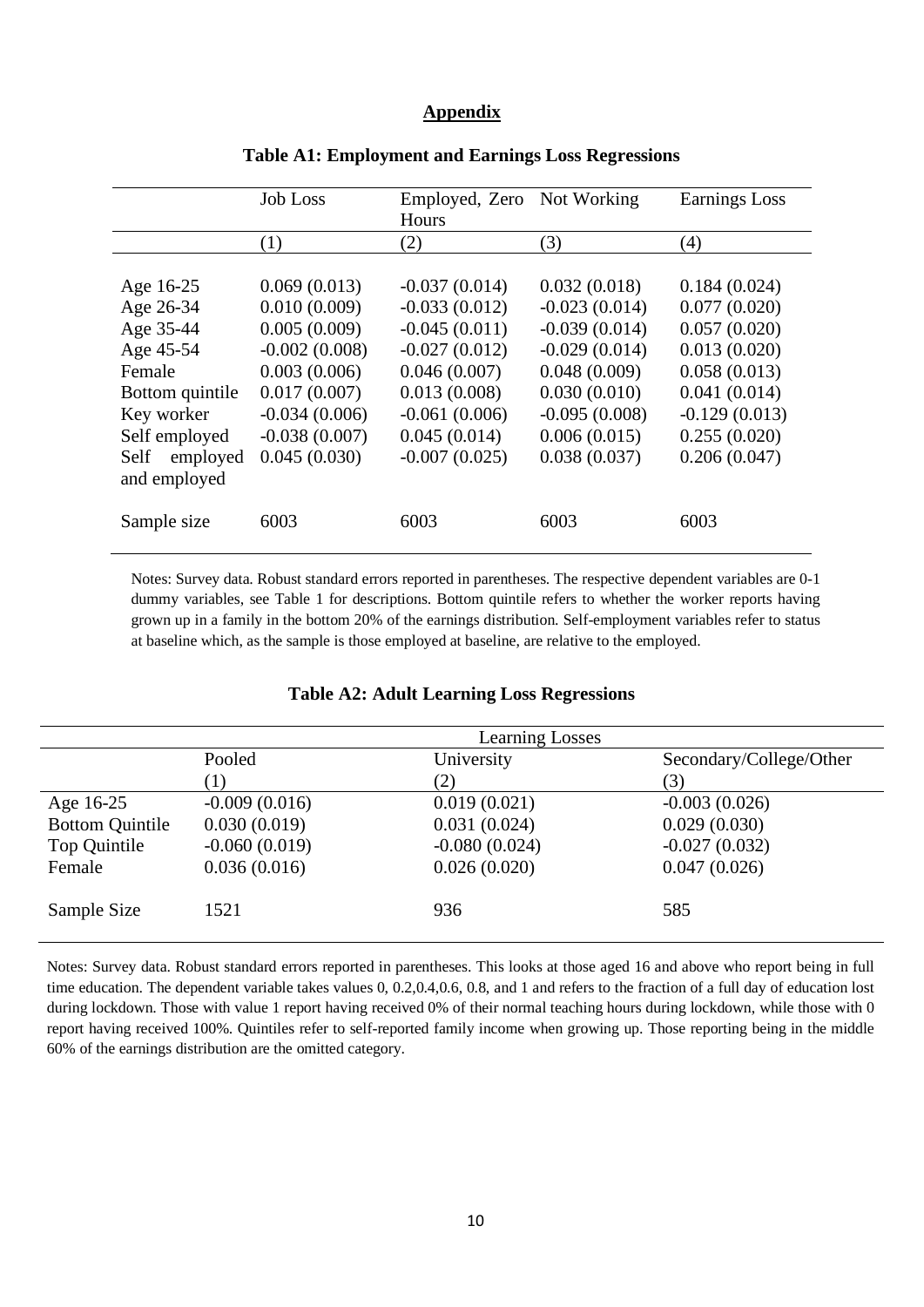|                        | Wellbeing affected? | Long<br>plans<br>term<br>affected? | academic<br>Do You feel<br>achievements<br>will<br>be<br>harmed? |
|------------------------|---------------------|------------------------------------|------------------------------------------------------------------|
|                        | $\left(1\right)$    | (2)                                | (3)                                                              |
| Age 16-25              | $-0.028(0.033)$     | $-0.021(0.033)$                    | 0.041(0.033)                                                     |
| <b>Bottom Quintile</b> | 0.048(0.038)        | 0.054(0.039)                       | 0.093(0.036)                                                     |
| Top Quintile           | $-0.003(0.041)$     | 0.001(0.041)                       | $-0.002(0.040)$                                                  |
| Female                 | 0.120(0.032)        | 0.010(0.033)                       | 0.039(0.033)                                                     |
| Sample Size            | 1014                | 1014                               | 1014                                                             |

#### **Table A3: University Students, Subjective Outcome Regressions**

Notes: Survey data. Robust standard errors reported in parentheses. The respective dependent variables are 0-1 dummy variables for whether university students believe their wellbeing, long term plans, and future academic achievement have been affected by lockdown.

|                           | No Work         | <b>Full Day</b> | $\%$<br>of      | Normal |
|---------------------------|-----------------|-----------------|-----------------|--------|
|                           |                 |                 | Teaching        | Time   |
|                           |                 |                 | Received        |        |
|                           | (1)             | (2)             | (3)             |        |
|                           |                 |                 |                 |        |
| Secondary                 | 0.019(0.015)    | 0.109(0.018)    | 0.061(0.011)    |        |
| KS <sub>5</sub>           | 0.265(0.028)    | $-0.129(0.026)$ | $-0.060(0.019)$ |        |
| Female                    | $-0.034(0.014)$ | 0.030(0.017)    | 0.064(0.011)    |        |
| <b>Privately Educated</b> | $-0.136(0.025)$ | 0.348(0.038)    | 0.190(0.028)    |        |
| Bottom quintile (Parents) | 0.051(0.021)    | $-0.024(0.023)$ | $-0.030(0.015)$ |        |
| Key worker (Parents)      | $-0.005(0.016)$ | $-0.006(0.020)$ | $-0.003(0.012)$ |        |
| Self-employed (Parents)   | 0.025(0.026)    | $-0.032(0.029)$ | $-0.010(0.018)$ |        |
| Self-employed<br>and      | 0.013(0.042)    | $-0.099(0.050)$ | 0.011(0.033)    |        |
| employed (Parents)        |                 |                 |                 |        |
| Unemployed (Parents)      | 0.039(0.024)    | $-0.045(0.028)$ | $-0.051(0.018)$ |        |
| <b>Job Loss (Parents)</b> | 0.083(0.059)    | $-0.069(0.061)$ | $-0.067(0.041)$ |        |
| Employed (Zero Hours)     | 0.046(0.018)    | $-0.059(0.021)$ | $-0.076(0.013)$ |        |
| Sample size               | 3261            | 3261            | 3261            |        |

#### **Table A4: Pupil Learning Loss Regressions**

Notes: Understanding Society data. Robust standard errors reported in parentheses. This looks at learning losses during lockdown reported by parents of children/teenagers aged 4-18. See footnote 4 for a detailed description of the construction of outcome variables. Private education refers to whether the student was reported as being in private education as of the latest wave of USoc (wave 9). Most of the variables are measured at baseline (pre-lockdown for employment variables and wave 9 for income quintiles). Income is net family income and percentiles refer to the national distribution of the same variable. The only two variables that are not measures at baseline are job loss and zero hours which take values 1 for children whose parents were employed at baseline but were made redundant or had their hours reduced to zero during lockdown.